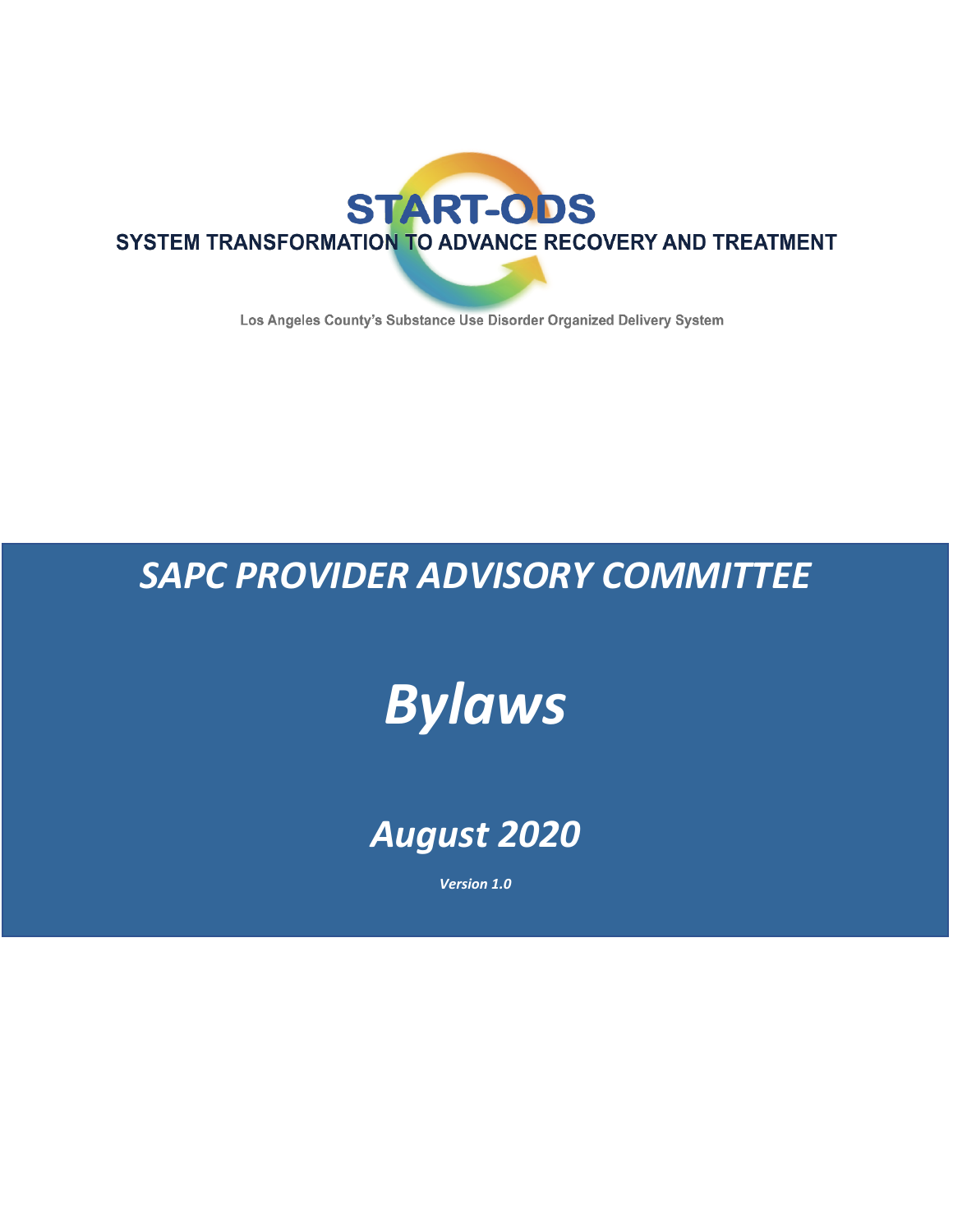**PURPOSE:** The Department of Public Health (DPH), Substance Abuse Prevention and Control (SAPC) values provider input and sees it as central to creating and sustaining a comprehensive and effective continuum of substance use disorder (SUD) prevention, treatment, and recovery services that meets the diverse needs of Los Angeles County residents. As the continuum of care evolves, SAPC seeks meaningful stakeholder participation to effectively consider the consumer and provider perspective in network-wide policy decisions. The SAPC Provider Advisory Committee (PAC) functions as the vehicle through which the entire SUD provider network has the opportunity to advise SAPC on system development. The PAC analyzes information and data and provides recommendations on how to improve prevention and treatment services and implement various regulatory components for SUD services. PAC members represent their agency, the population(s) served, and levels of care offered. PAC members act as community leaders by discussing and disseminating SAPC generated policies and procedures throughout the SUD provider network.

The PAC complements existing provider association meetings (e.g., California Association of Alcohol and Drug Program Executives [CAADPE], California Opioid Maintenance Providers [COMP]), since membership is open to all network providers with participation based on an application process. Additionally, the PAC focuses on local requirements, whereas existing associations also focus on State-level advocacy.

**LOCATION:** The Alhambra, 1000 South Fremont Avenue, Building A-9 East, Third Floor, Alhambra, California 91803, or as otherwise designated by SAPC.

**MISSION:** To promote a culture of transparency and collaboration for the betterment of those seeking and receiving services in SAPC's SUD network by fostering opportunities to share perspectives and experiences, influence decisions, and resolve the most pressing issues impacting SUD prevention and treatment consumers and providers in Los Angeles County.

**BACKGROUND:** SAPC values provider input and sees it as critical to the success of Los Angeles County's transformation to a modern managed care model, inclusive of the full continuum of prevention and treatment services. Therefore, SAPC convened a PAC to promote effective and patient-centered prevention and treatment services. The PAC serves as an advisory body to SAPC and engages in an ongoing process to ensure SUD services are developed with the insight and knowledge of SAPC's provider network. In addition, SAPC staff from across the Division participate to provide a multi-disciplinary knowledge base.

**COMMITTEE STRUCTURE:** Membership shall not exceed 22 participants, unless otherwise determined by SAPC. Twenty of the PAC members are treatment providers, chosen by the PAC Selection Committee. Treatment providers represent a range of interests and expertise based on populations served, professional experience, quality of care/performance, levels of care offered, operating budgets, and staffing size. The remaining two PAC members represent prevention services and are appointed by the Prevention Branch Chief. Committee meetings are convened quarterly. In the event that major policies need to be implemented quickly, additional meetings may be held to request feedback from the PAC membership.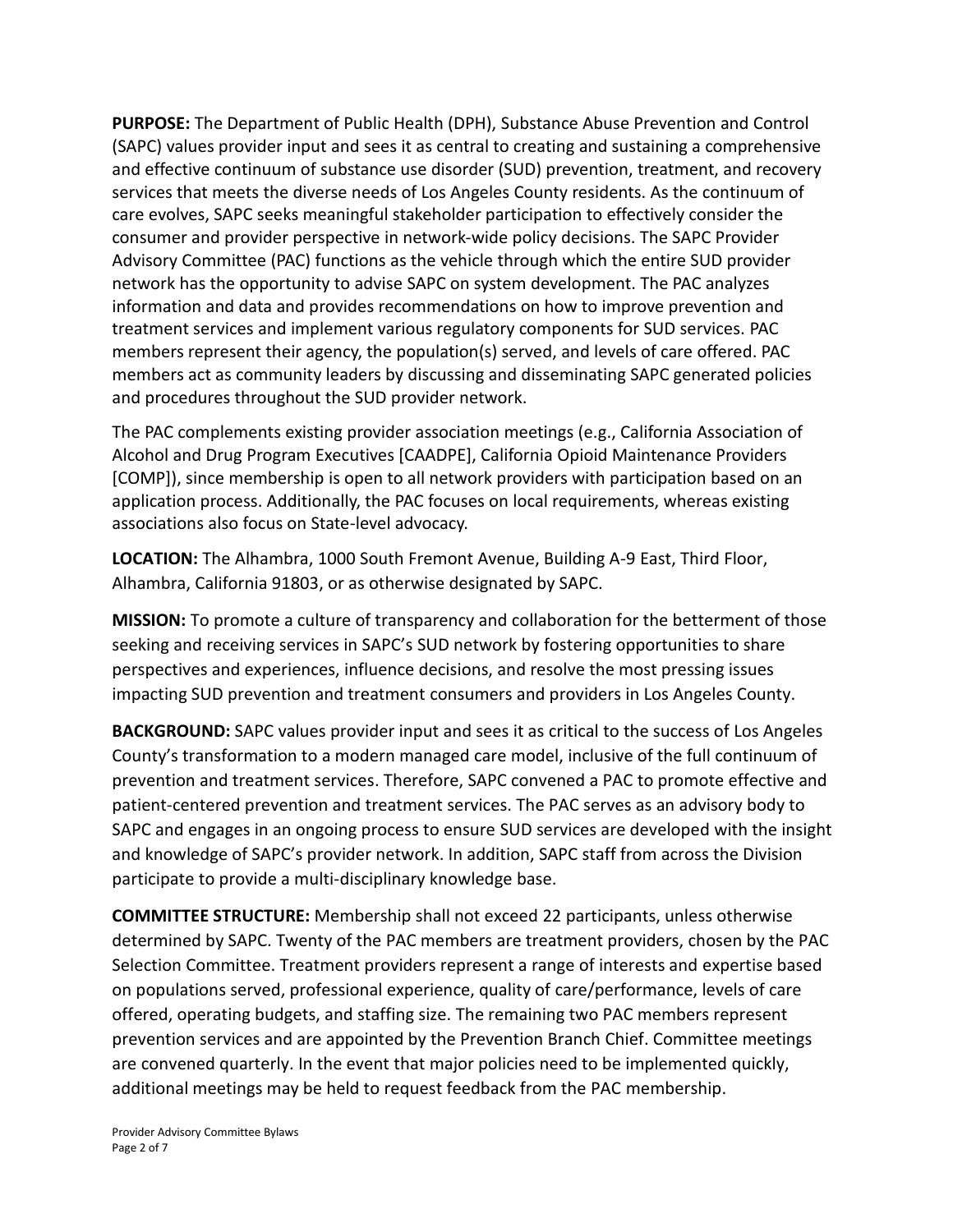The Task Force or Working Groups may require additional time commitments beyond the quarterly PAC meetings. For example, SAPC may need Task Force or Working Groups to address specific SUD system priorities (e.g., timeliness and access to services). Additional time may also be needed to review and provide feedback on proposed policies and procedures, and other operational documents for the PAC.

**MEMBERSHIP:** Membership composes SAPC-contracted or directly-operated prevention and treatment service providers. PAC members are appointed based on their unique knowledge, understanding and experience regarding SUD issues impacting Los Angeles County and reflect the ever-changing demographics of Los Angeles County. The inaugural PAC membership is 1.5 years in length from the first meeting and will continue until June 2021. Subsequent terms will be 2 years (1 term = 2 years). Members may serve no more than two consecutive terms (4 years) with a one-year waiting period before serving additional terms. Initial appointments for PAC membership shall be staggered with half the member terms set for 1.5 years and the other half for 2.5 years and will continue until June 2022. Staggering the initial terms will allow for a rotation in membership appointments. SAPC will use application numbers that were randomly assigned to each PAC member.

#### Example:

| Group A (50% of members) | Group B (50% of members) |
|--------------------------|--------------------------|
| June 2021                | June 2022                |
| June 2023                | June 2024                |
| June 2025                | June 2026                |

Members are appointed by the PAC Selection Committee to represent the following key areas:

|                                                                                                                                                                                                                                                                                                 | <b>Areas of Expertise</b>                                                                                                                                                                                   | <b>Applicable Levels of Care</b>                                                                                                                                                       |
|-------------------------------------------------------------------------------------------------------------------------------------------------------------------------------------------------------------------------------------------------------------------------------------------------|-------------------------------------------------------------------------------------------------------------------------------------------------------------------------------------------------------------|----------------------------------------------------------------------------------------------------------------------------------------------------------------------------------------|
| Accessibility Services (e.g.,<br>language/mobility)<br><b>Co-Occurring Disorders</b><br>(e.g., Mental Health and<br>Physical Health)<br><b>Criminal Justice</b><br><b>Culturally Specific Services</b><br><b>Homeless Communities</b><br>LGBTQ<br><b>Medications for Addiction</b><br>Treatment | • Pregnant and Parenting<br>Women<br>• Prevention Services (e.g.,<br>environment/ policy, school-<br>based, DUI)<br>• Recent Immigrant/<br>Undocumented Immigrant<br><b>Transitional Age Youth</b><br>Youth | Outpatient<br>Residential and Inpatient<br><b>Opioid Treatment Program</b><br>Withdrawal Management<br>$\bullet$<br><b>Recovery Bridge Housing</b><br><b>Recovery Support Services</b> |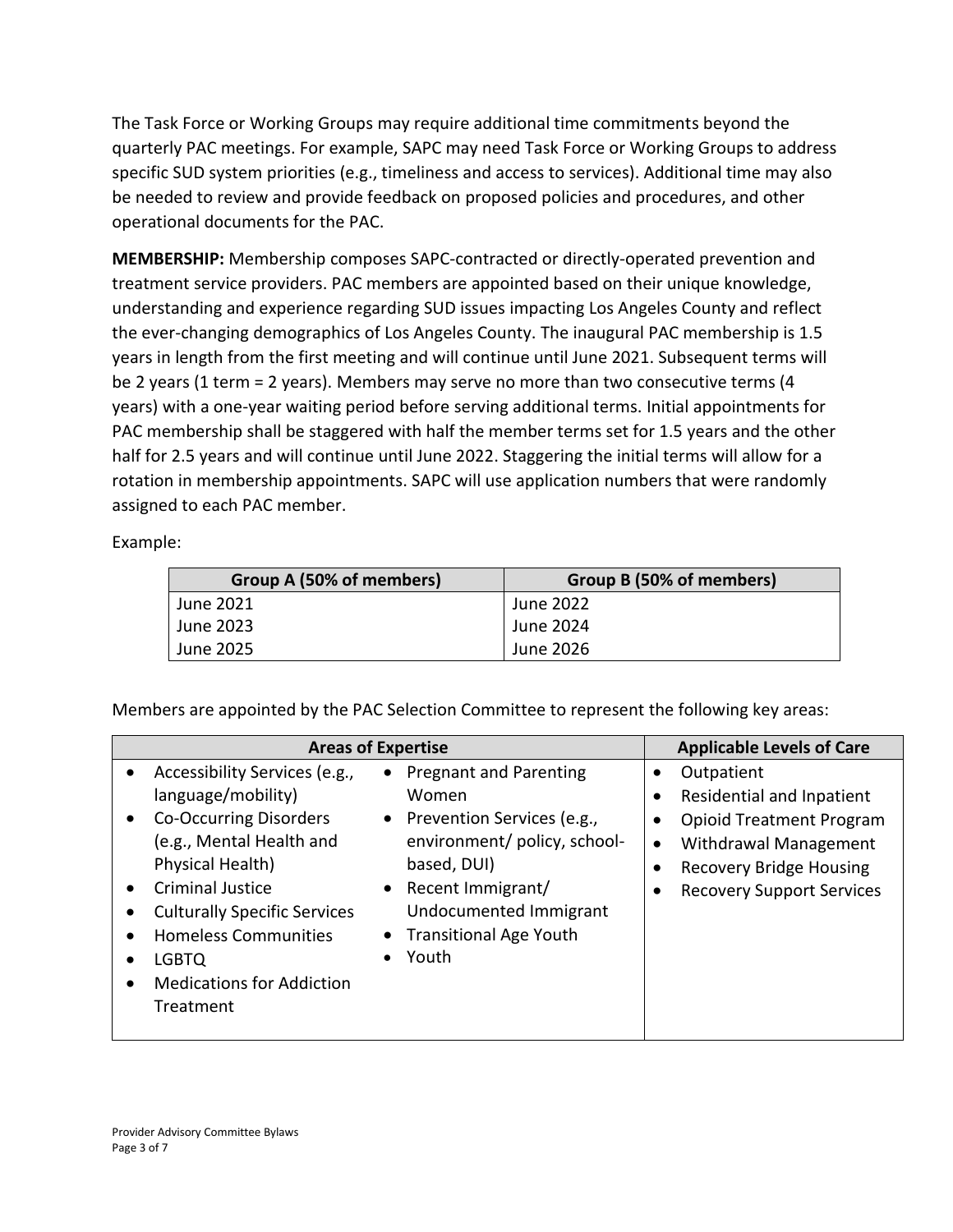Additionally, to ensure a complete and informed process and engagement, SAPC's Division Director or designee serves as the Chair.

**PAC SELECTION COMMITTEE:** The PAC Selection Committee is composed of no more than nine persons, which includes five SAPC representatives and four PAC members. In the first year, only SAPC Executive Managers or designees will be responsible for carrying out PAC Selection Committee duties. Thereafter, SAPC representatives and PAC members will carry out duties. The Co-Chair will appoint PAC members to the Selection Committee from the general PAC membership. All member terms begin on the first of July.

## **PAC LEADERSHIP:**

**CHAIR:** The SAPC's Division Director or designee chairs the PAC.

**CO-CHAIR:** The PAC membership selects the Co-Chair. For the inaugural year, the PAC Selection Committee will hold an election no later than the third meeting after the first PAC meeting. In subsequent terms the PAC Selection Committee holds an election by the second meeting of the new term. The PAC Chair presides over the election of the Co-Chair. Nominations, including self-nominations, must be submitted to the PAC Chair for a vote. The candidate that receives a majority vote, is appointed as the Co-Chair. In the event of a tie, candidates with the largest number of votes participate in a runoff election.

**TERM:** The tenure of the PAC appointed Co-Chair shall be a one term (2 years) with a maximum of two consecutive terms. The Co-chair will remain in effect until the new Co-Chair is selected. The new Co-Chair should have at least one year of PAC membership. Persons may become eligible to serve additional terms after a waiting period of one year. The Co-Chair provides mentorship to other PAC members to ensure and support succession in leadership within the PAC.

**CO-CHAIR EXPECTATIONS AND QUALIFICATIONS:** The Co-Chair is a member of the PAC and has full voting privileges, including serving as tie-breaker when needed. The Co-Chair is expected to attend all quarterly meetings (except under extenuating circumstances) and 75% of ad-hoc meetings during each calendar year. The Co-Chair is expected to serve a minimum 24 months. The Co-Chair should be familiar with all Service Planning Areas (SPAs) and keep the needs of all eight SPAs in mind. The Co-Chair must be flexible, unbiased, respectful, collaborative and able to adhere to the PAC mission.

In the event of a deadlock the Chair shall be the determining vote.

**CHAIR AND CO-CHAIR ROLE AND RESPONSIBILITIES:** The Chair and SAPC Executive Managers work collaboratively with the Co-Chair to set the monthly agendas and facilitate the quarterly PAC meetings. The Co-Chair serves as a liaison between the PAC membership and SAPC. The Chair and Co-Chair lead and support ongoing efforts made by the PAC membership to communicate public health needs and gaps in services to the community at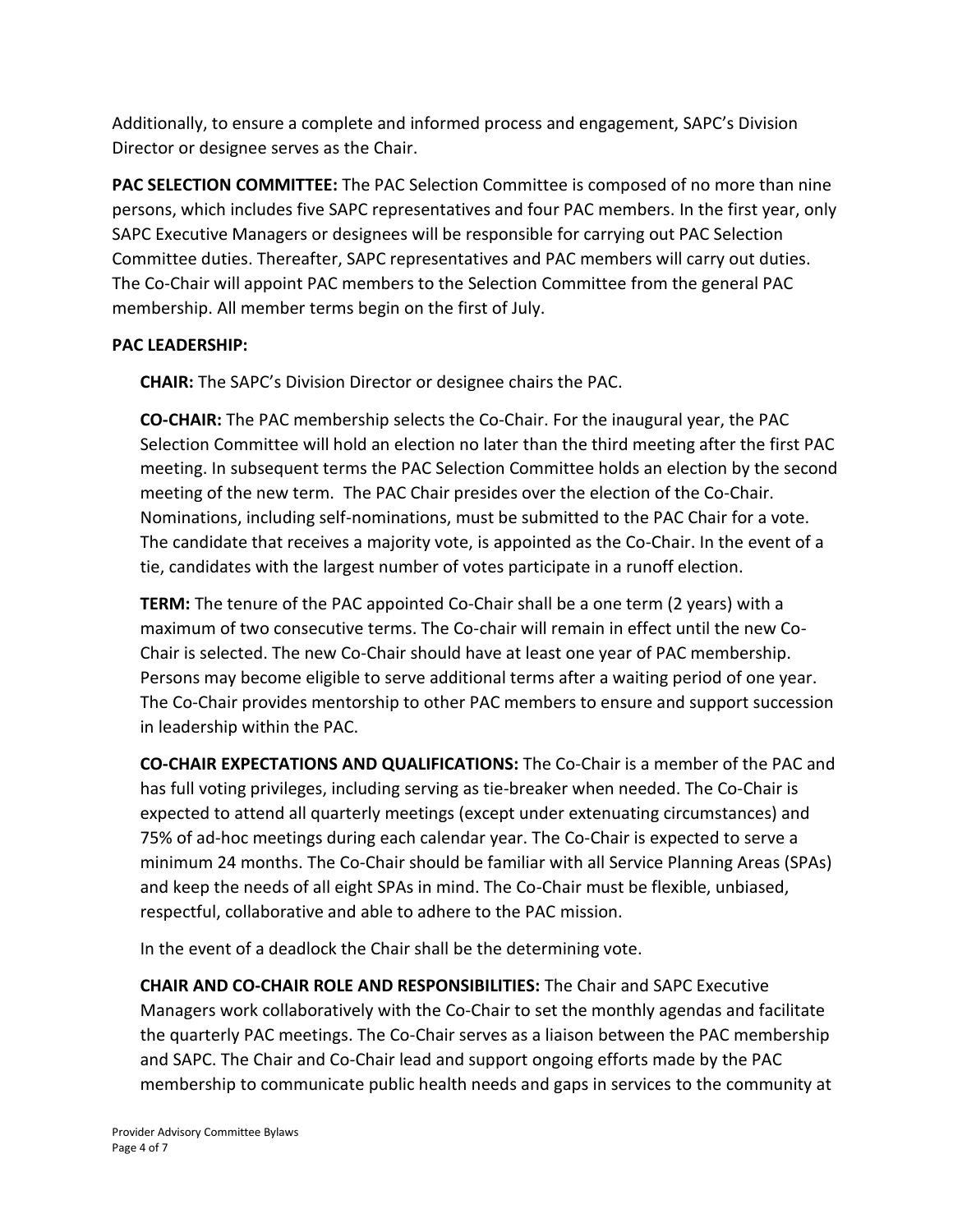large. The Chair and Co-Chair provide advocacy and support for public health issues and programs that support the mission and vision of DPH and SAPC.

## **MEMBER-AT-LARGE RESPONSIBILITIES:**

**COMMITMENT/MEMBER EXPECTATIONS:** Applicants (including selected Co-Chair) must meet the following expectations:

- 1. Willing and able to dedicate at least four hours a month (by participating in task forces or working groups, as needed);
- 2. Working understanding of SUD system policies and procedures, state regulations, and certification standards;
- 3. Willing to promote and implement changes to advance and grow the system beyond current practice for improving patient care and outcomes;
- 4. Prepared to discuss issues and recommendations at committee meetings and disseminate pertinent information to non-PAC participating SUD providers, both within and outside of agency of employment;
- 5. Participate in quarterly meetings, and agree to discontinue participation after failing to attend two committee meetings during a 12-month period; and
- 6. When unable to continue functioning as a member of the PAC, submit in writing, official notification of resignation to the Chair and Co-Chair.

**MEETINGS:** Meetings occur during the year as determined by SAPC Executive Managers based on priority objectives, issues, and tasks to be accomplished. There shall be, at a minimum, four meetings per year. Quarterly meetings focus on the review and discussion of new and pending policies and procedures. The Task Force and Working Group sessions convene separately from the general PAC meetings. Task Force and Working Groups will be established based on SAPC's need to address gaps in the SUD system of care (e.g., access to language services). These sessions will be longer, revolve around a specific topic, and require providers to study a particular problem and draft recommendations. SAPC Executive staff call and facilitate Task Force and Working Groups, with the Co-Chair or designee if needed. PAC members may delegate a representative to attend PAC meetings as a proxy. The representative will have the same responsibility as a regular PAC member (e.g. voting rights) and will be counted as part of the quorum. If the PAC member chooses to have a representative attend on their behalf, they must notify SAPC one week prior to the meeting. PAC membership may attend by teleconference. If a PAC member wishes to attend by teleconference, they must notify SAPC one week prior to the meeting.

All PAC meetings shall be opened to the public. Members of the public will be provided an opportunity to address an agenda item before a vote for recommendation takes place and the public can comment on any items of business at the end of the meeting.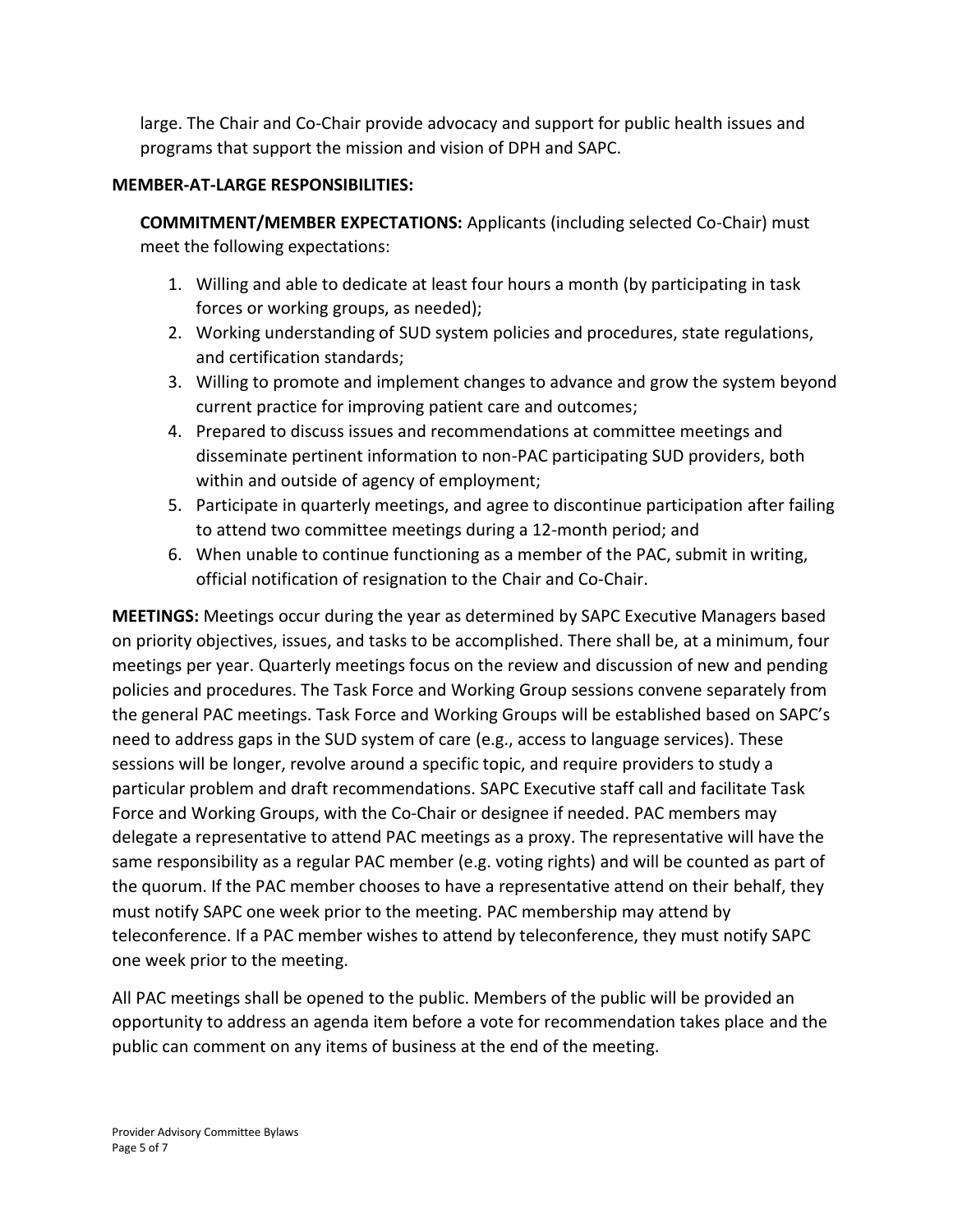A copy of the agenda will be posted 72 hours prior to the meeting on the SAPC website at [http://publichealth.lacounty.gov/sapc/.](http://publichealth.lacounty.gov/sapc/) Approved meeting minutes will be posted on the SAPC website 72 hours after approval.

## **QUORUM**

A quorum is defined as a majority (fifty percent plus one) of the appointed members. PAC members are only allowed to vote on recommendations if a quorum is present. Votes will be tabulated after each recommendation.

**DUTIES:** Prior to PAC meetings, participants may receive relevant documents/information. Members need to read the material, formulate questions and ideas, and reflect on potential decisions in advance of the meeting. PAC Members need to engage in discussions fully and request information as necessary to influence deliberations.

**APPLICATION PROCESS:** Staff (counselors, program managers, executive directors, etc.) from any SAPC network provider may apply for membership, provided the Executive Director or designee approves the application in advance. The PAC Membership Application is available electronically via the SAPC website. To request or submit an application, email [SAPC\\_ASOC@ph.lacounty.gov](mailto:SAPC_ASOC@ph.lacounty.gov).

**SELECTION PROCESS:** SAPC first reviews all applications to ensure candidates meet established criteria, as outlined below. Then, the PAC Selection Committee considers, discusses, and scores each application. Only applications that score a minimum of 15 (out of 20) points advance to voting (refer to Scoring Sheet Rubric for scoring explanation). A majority vote is needed for final selections. When highest scoring candidates do not adequately represent County needs (e.g., no candidate from SPA 5), lower scoring applications are reviewed and voted on until equal representation and geographic distribution are met, thereby replacing the lowest score(s) that met the minimum threshold. No more than one PAC member may come from one agency; however, based on gaps in needed applications, and at the sole discretion of SAPC, multiple representatives from an agency may be allowed. Additionally, smaller agencies are given one point added to their scores to ensure that they are appropriately represented.

The PAC Selection Committee reviews the application and selects membership based on the following criteria (corresponding application question[s] referenced below):

- Candidate must have at least one year of experience in the identified area of expertise (Q3);
- Ability to work with others in an effective and collaborative way  $(Q4)$ ;
- Understanding of the SUD issues impacting Los Angeles County (Q1 & Q2);
- Ability to think from a systems-level, as well as an agency-level perspective (Q1 & Q2); and
- Ability to convey information to management and staff within their agency, as well as staff working at other agencies serving the same priority population (Q4).